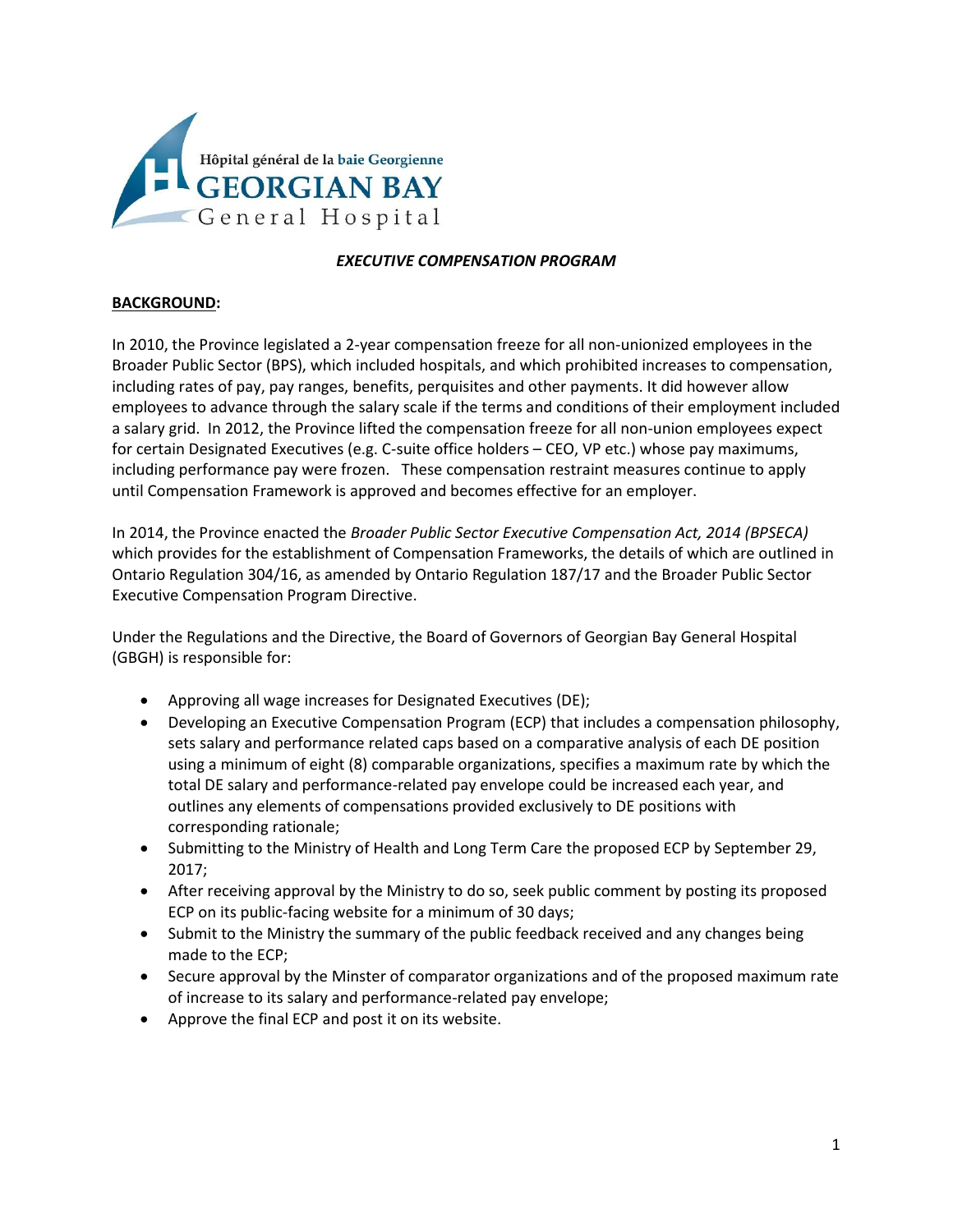# **DESIGNATED EXECUTIVES:**

The Executive Compensation Program applies to the following DE positions:

| <b>FULL JOB TITLE</b>                                   | <b>CLASS OF POSITION</b> |
|---------------------------------------------------------|--------------------------|
| <b>President &amp; CEO</b>                              | <b>CEO</b>               |
| <b>VP Patient Experience &amp; CNE</b>                  | <b>VP 1</b>              |
| <b>VP Corporate Services &amp; CFO</b>                  | <b>VP 1</b>              |
| <b>VP Human Resources &amp; CHRO</b>                    | VP 2                     |
| <b>Chief Performance &amp; Clinical Systems Officer</b> | VP 2                     |

President & CEO ("CEO"), VP Patient Experience & CNE ("CNE"), VP Corporate Services & CFO ("CFO"), Chief Human Resources Executive ("CHRE"), Chief Performance & Clinical Systems Officer ("CPQRO")

### **COMPENSATION PHILOSOPHY:**

The ECP is designed to support the achievement of GBGH's strategic goals and initiatives by ensuring our regional and provincial competitiveness to attract, retain and motivate top-level executive talent. *The ability to attract and retain top DE talent is of particular concern to GBGH. Its inability to retain top DE talent has constrained the organization's ability to fully achieve its strategic objectives. Since 2010 GBGH has had six (6) different CEOs which has significantly hampered the progress of many strategic priorities for the organization and the community we serve, including:*

- Acute mental health planning
- OBS/GYN care
- Information technology initiatives
- Leadership development
- French language services
- LHIN wide partnership arrangements (e.g. Obstetrics, Dialysis, Rehabilitation)
- Financial sustainability

The ECP must reflect the challenges GBGH faces in recruiting top level talent as a small community hospital and the critical importance of securing DE leaders with extensive knowledge and experience in the Ontario health care system so as to be able to effectively lead, advocate and partner with other health service providers to meet the health care needs of our community.

Therefore, the ECP is designed to attract, retain and reward top DE talent by:

- Offering comprehensive and competitive compensation including salary, performance-based pay, benefits and perquisites;
- Ensuring the Hospital is aligned with its comparators locally and provincially;
- Reinforcing an accountability culture that objectively rewards individual and team accomplishments and outcomes directly tied to the organization's strategic goals;
- Adherence to the principles of consistency, fairness, equity, standardization and transparency;
- Supporting the organization's leadership talent management and succession plans;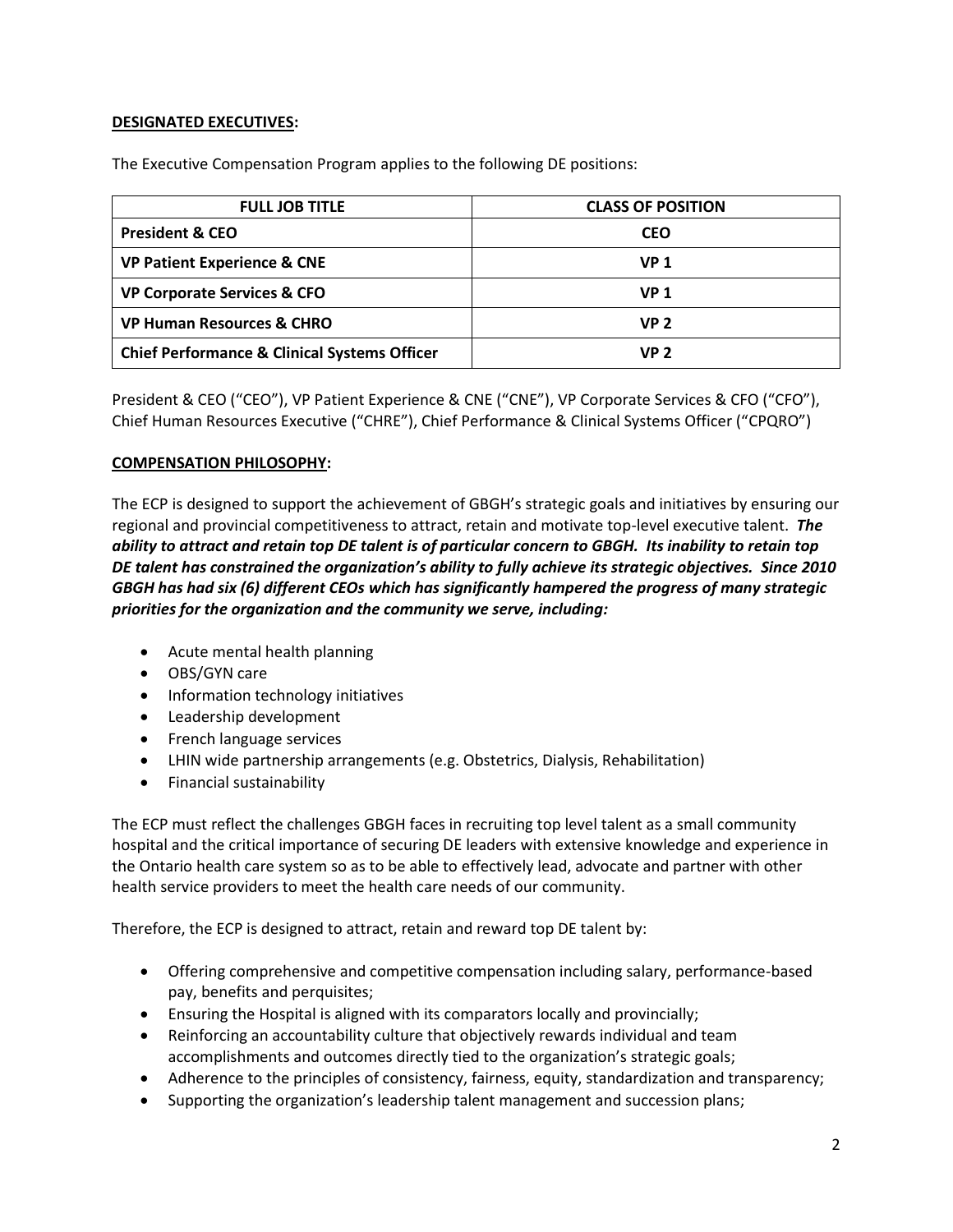- Supporting the Hospital's desired position in the delivery of health care services within the LHIN, Sub-Region, and Provincially
- Maintaining flexibility to adapt to unforeseen circumstances, seize opportunities consistent with our mission and attract talented professionals;
- Responsibly managing compensation costs in times of economic restraint and transformational change.

In accordance with the new regulation, GBGH's Board of Directors have decided that the updated executive compensation structure will be benchmarked against the 50th percentile of the selected comparator market's maximum total cash compensation, which is the sum of base salary and performance-related pay. Executives will be capped at this rate, as determined by the comparator group market. Executives will be eligible to receive annual increases, provided room is available in the pay and performance-related pay envelope, until the executive reaches the 50th percentile of the comparator market. The pay mix will be composed of base salary and a performance-related pay which incorporates the current Quality Improvement Plan ("QIP"). All DE incumbents are eligible for re-earnable performance related pay to a maximum of 8% of the DE position's base salary. Failure to achieve annual performance goals will result in a reduction of the executive's total annual cash compensation.

# **DETERMINING COMPENSATION LEVELS:**

# **Comparator Group & Comparative Analysis Details**

Georgian Bay General Hospital comparator group includes twenty-two (22) hospitals throughout Ontario, including the five (5) public hospitals within the North Simcoe Muskoka LHIN where we compete for DE talent. The organizations chosen are primarily community hospitals, with some specialty hospitals as consideration for some of the specialty programs offered at GBGH, such as intensive care, surgery, mental health, and rehabilitation services. GBGH's executives were benchmarked against jobs with a similar job title, job requirements, and job responsibilities. The organizations selected reflect GBGH's unique operating cycle, with busy seasons during the long weekends and holidays.

The same comparator group was used for four (4) of the five (5) Designated Executives where a good match for the position could be found. In the case of the CPQRO position, GBGH's current VP level pay band was also considered as there were less than 8 comparable job matches within the comparator group. The selection criteria for determining comparable organizations was based on the following:

- **Scope of Responsibilities.** Each of the comparable organizations are hospitals that have similar executive roles and are generally the same with respect to the essential leadership competencies**,** complexity, accountability and scope of responsibility. *Appendix A –Executive Compensation Data Tool* specifies the exact roles benchmarked for each DE at each comparator hospital.
- **Type of Organizations.** All comparable organizations are public hospitals operating in the Province of Ontario. Most are community acute care organizations offering the same range of services as offered by GBGH. We have included three (3) chronic care and rehabilitation facilities given GBGH does provide inpatient complex chronic care and rehabilitation services. We have also included the only Mental Health facility within our LHIN who because of our proximity we work very closely with in the care of mental health patients.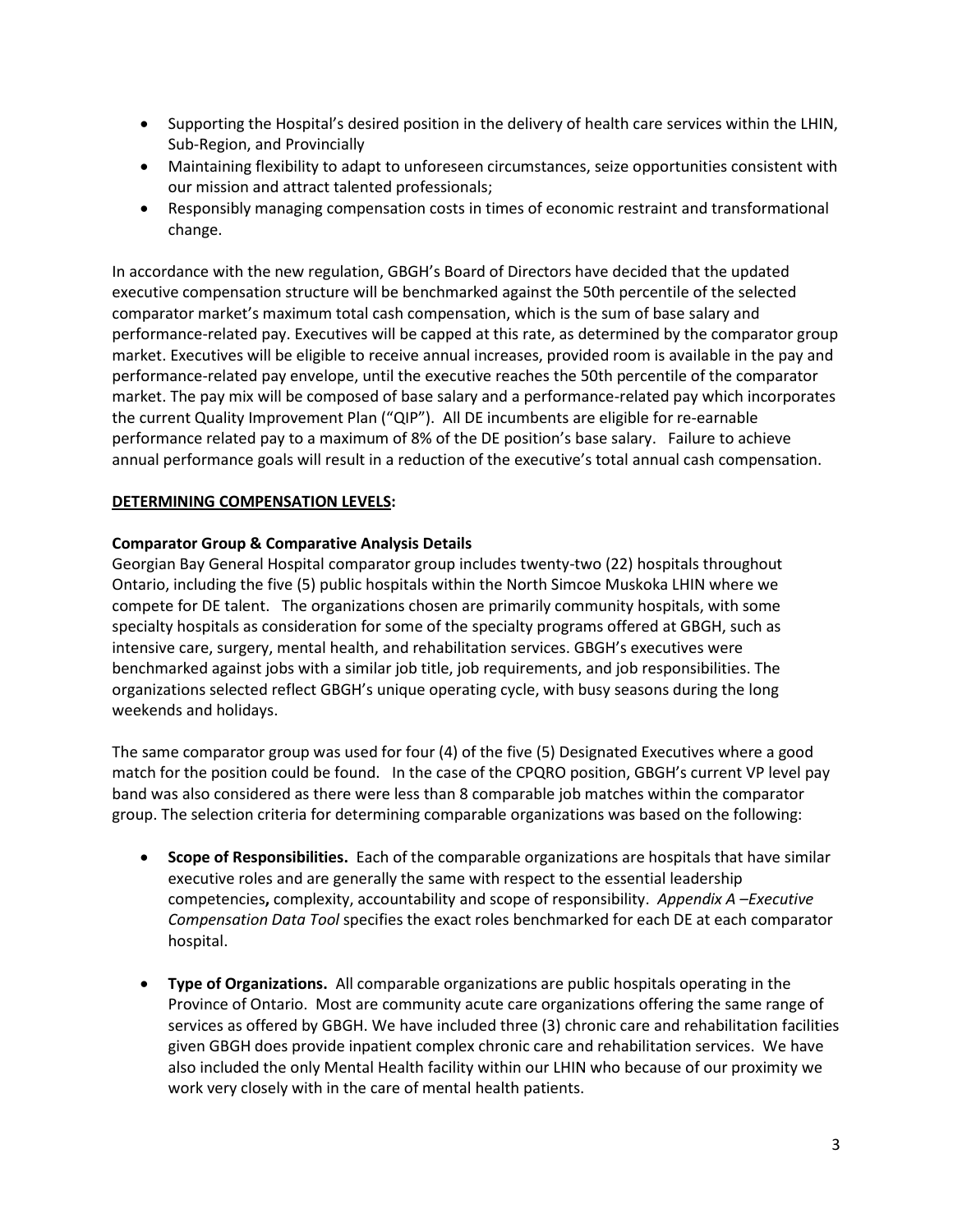- **Organizations We Compete for Executive Talent.** All comparator organizations are ones with which GBGH competes for DE talent. The competition for DE talent is greater for GBGH particularly within our LHIN given the current disparity in compensation, and particularly at the CEO level.
- **Size of Organizations.** All comparator organizations are public hospitals in the province of Ontario. GBGH has an operating budget of \$58M.
- **Location of Organizations.** All comparator organizations are public hospitals within the Province of Ontario, including all public hospitals within the NSM LHIN

| Hospital                                           | President &<br><b>CEO</b> | <b>VP Patient</b><br>Care & CNE | <b>VP</b><br>Corporate<br>Services &<br><b>CFO</b> | <b>VP Human</b><br><b>Resources</b><br>& CHRO | <b>Chief</b><br>Performance.<br><b>Quality &amp; Risk</b><br><b>Officer</b> |
|----------------------------------------------------|---------------------------|---------------------------------|----------------------------------------------------|-----------------------------------------------|-----------------------------------------------------------------------------|
| Royal Victoria Regional Health Centre              | Ś<br>290,577              | \$<br>220,000                   | \$<br>245,250                                      | \$<br>190,620                                 |                                                                             |
| Waypoint Centre for Mental Health Care             | Ś<br>325,000              | \$<br>196,800                   | \$<br>196,800                                      | \$<br>164,000                                 |                                                                             |
| <b>Providence Care</b>                             | Ś<br>357,608              | \$<br>217,130                   | \$<br>217,039                                      | \$<br>201,176                                 |                                                                             |
| Orillia Soldiers' Memorial Hopsital                | \$<br>270,000             | \$<br>150,000                   | \$<br>180,000                                      | <b>NC</b>                                     |                                                                             |
| <b>Cornwall Community Hospital</b>                 | Ś<br>236,400              | \$<br>154,524                   | \$<br>177,500                                      | <b>NC</b>                                     |                                                                             |
| <b>Timmins and District Hospital</b>               | Ś<br>280,000              | \$<br>161,031                   | \$<br>150,833                                      | Ś<br>149,097                                  |                                                                             |
| <b>Ross Memorial Hospital</b>                      | \$<br>291,720             | \$<br>160,500                   | \$<br>185,500                                      | <b>NC</b>                                     |                                                                             |
| Pembroke Regional Hospital                         | \$<br>308,255             | \$<br>157,500                   | <b>NC</b>                                          | <b>NC</b>                                     |                                                                             |
| Holland Bloorview Kids Rehabilitation Hospital     | \$<br>478,573             | \$<br>149,691                   | <b>NC</b>                                          | \$<br>223,300                                 |                                                                             |
| <b>Brockville General Hospital</b>                 | \$<br>216,444             | \$<br>164,800                   | \$<br>155,682                                      | <b>NC</b>                                     |                                                                             |
| Muskoka Algonquin Healthcare                       | Ś<br>242,256              | Ś<br>139,999                    | Ś<br>140,001                                       | \$<br>132,600                                 |                                                                             |
| Weeneebayko Area Health Authority                  | Ś<br>240,000              | Ś<br>155,000                    | Ś.<br>150,000                                      | <b>NC</b>                                     | \$<br>155,000                                                               |
| Northumberland Hills Hospital                      | Ś<br>275,000              | \$<br>153,265                   | <b>NC</b>                                          | <b>NC</b>                                     |                                                                             |
| Collingwood General & Marine Hospital              | Ś<br>241,500              | Ś<br>155,844                    | Ś.<br>143,208                                      | Ś.<br>122,148                                 |                                                                             |
| Perth and Smiths Falls District Hospital           | Ś<br>205,000              | Ś<br>144,066                    | \$144,066                                          | <b>NC</b>                                     |                                                                             |
| St. Joseph's Health Centre, Guelph                 | Ś<br>244,385              | Ś<br>140,839                    | \$<br>171,173                                      | Ŝ.<br>140,839                                 |                                                                             |
| West Parry Sound Health Centre                     | Ś<br>190,000              | \$<br>133,906                   | <b>NC</b>                                          | <b>NC</b>                                     |                                                                             |
| Renfrew Victoria Hospital                          | \$<br>273,000             | \$<br>141,541                   | \$<br>141,541                                      | <b>NC</b>                                     |                                                                             |
| Hotel Dieu Shaver Health and Rehabilitation Centre | \$<br>257,660             | \$<br>174,400                   | <b>NC</b>                                          | <b>NC</b>                                     |                                                                             |
| Runnymede Healthcare Centre                        | Ś<br>389,750              | Ś<br>216,000                    | Ś.<br>216,000                                      | \$<br>216,000                                 | \$<br>216,000                                                               |
| Almonte General Hospital                           | Ś<br>250,805              | Ś<br>144,200                    | Ś.<br>110,916                                      | <b>NC</b>                                     |                                                                             |
| <b>Manitoulin Health Centre</b>                    | Ś<br>192,390              | <b>NC</b>                       | <b>NC</b>                                          | <b>NC</b>                                     |                                                                             |
| <b>GBGH</b>                                        | \$208,000                 | Ś<br>144,418                    | \$144,418                                          | Ś.<br>140,400                                 | \$<br>132,300                                                               |
| <b>50th Percentile of Comparators</b>              | \$263,830                 | \$<br>154,762                   | \$163,428                                          | \$156,549                                     | <b>NC</b>                                                                   |
| VP 1 Maximum*                                      |                           | \$                              | 159,095                                            |                                               |                                                                             |
| VP 2 Maximum**                                     |                           |                                 |                                                    | \$                                            | 148,474                                                                     |

# **Comparative Analysis Details**

### **Salary & Performance Related Pay**

GBGH performed a comparative analysis for the purposes of benchmarking the salary and performancerelated pay cap for each designated executive position. The results of the comparative analysis were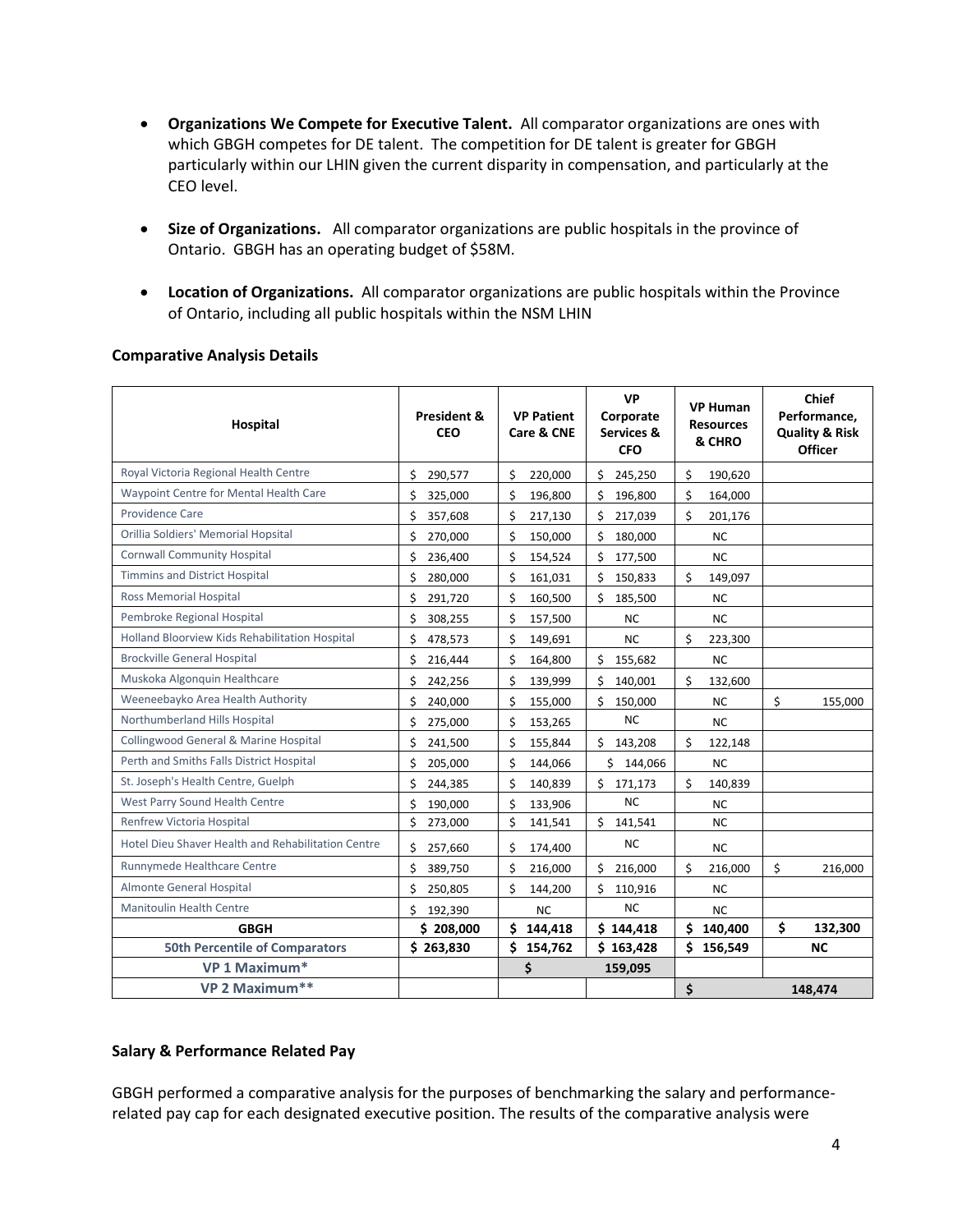used to determine the maximum compensation that GBGH executives may earn, as the pay cap has been established at the 50th percentile of the comparator market.

The CEO position was benchmarked against jobs with similar job titles and nature of responsibilities and accountability. The maximum salary and performance related pay cap for the CEO position was determined at the 50<sup>th</sup> percentile of hospital comparators

The VP Patient Care Services & CNE and the VP Corporate Services & CFO have, through a job evaluation process, been evaluated equally at GBGH as a result the maximum salary and performance related pay cap for the VP 1\* salary grade was determined by averaging the median compensation for both positions.

In the market benchmarking exercise, less than 8 appropriate job matches were found for the CPQRO. Based on job evaluations performed by GBGH, the role was similar in job size to the CHRO, so the two positions were grouped together within the VP 2\*\* class. The salary and performance-related pay cap for the VP 2 class was determined using an average of the median compensation for comparable Human Resources roles and the maximum step of GBGH's existing pay band for the CPQRO.

The total cash compensation caps for all executives were established at the 50th percentile of the comparator market maximum total cash compensation (maximum base salary plus maximum performance-related pay).

| Executive<br>Position or<br>Class of<br><b>Positions</b>  | Salary<br>Range<br><b>Minimum</b><br>(5) | Job Rate<br>(5) | Salary<br>Range<br>Maximum<br>(5) | <b>Target Annual</b><br>Performance-<br>related<br>pay<br>(% of Salary) | Maximum<br>Annual<br>Performance-<br>related<br>Pay<br>(% of Salary) | Maximum<br>Salary and<br>Performance-<br>related<br>Pay Cap<br>(5)<br>(50 <sup>th</sup><br>percentile of<br>comparators) |
|-----------------------------------------------------------|------------------------------------------|-----------------|-----------------------------------|-------------------------------------------------------------------------|----------------------------------------------------------------------|--------------------------------------------------------------------------------------------------------------------------|
| President &<br><b>CEO</b>                                 | \$207,644                                | \$244,290       | \$244,290                         | 8%                                                                      | 8%                                                                   | \$263,830                                                                                                                |
| <b>VP Patient</b><br>Experience &<br><b>CNE</b>           | \$125,120                                | \$147,310       | \$147,310                         | 8%                                                                      | 8%                                                                   | \$159,095                                                                                                                |
| VP Corporate<br>Services &<br><b>CFO</b>                  | \$125,120                                | \$147,310       | \$147,310                         | 8%                                                                      | 8%                                                                   | \$159,095                                                                                                                |
| Chief Human<br>Resources<br>Executive                     | \$116,640                                | \$137,476       | \$137,476                         | 8%                                                                      | 8%                                                                   | \$148,474                                                                                                                |
| Chief<br>Performance,<br>Quality &<br><b>Risk Officer</b> | \$116,640                                | \$137,476       | \$137,476                         | 8%                                                                      | 8%                                                                   | \$148,474                                                                                                                |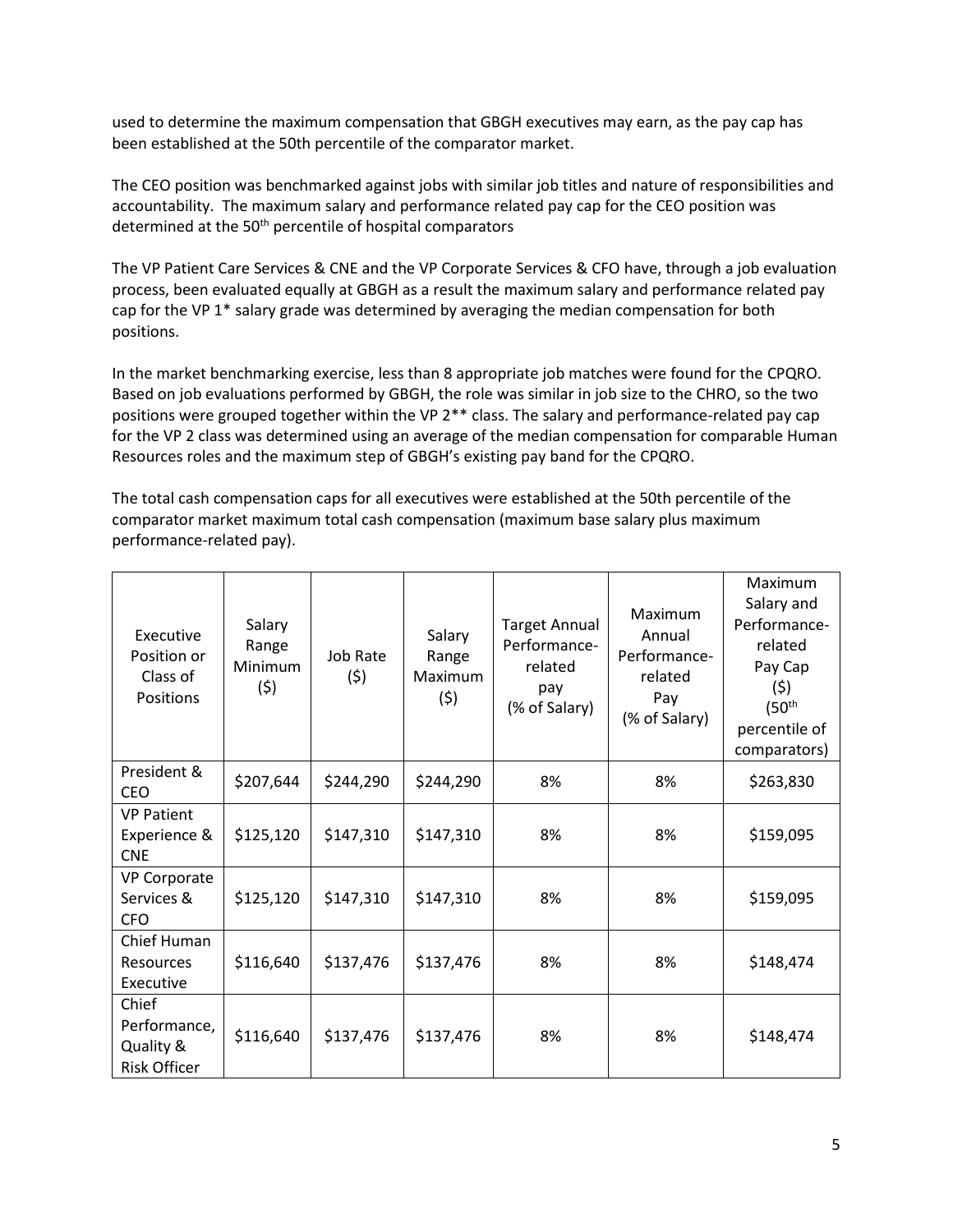#### **Adjustments to Salary & Performance-Related Pay Cap**

Once per fiscal year, pursuant to the Regulations, GBGH may increase the salary and performance pay cap for a DE position by a rate that does not exceed the lesser of the following:

- The average rate of increase in cash compensation awarded to GBGH's non-executive leaders for the fiscal year.
- The public hospital sector wage settlement trend in Ontario

### **Designated Executive Salary & Performance Pay Envelope**

GBGH's total pay envelope for DE positions for the fiscal year ending March 31, 2017 was **\$768,665.** The Board of Governors proposes that the maximum rate by which this envelope could be increased in each year be set at 5%. In determining the requested 5.0% maximum rate of increase, GBGH has considered all of the factors outlined in section 3.3 of the BPSEC Framework Regulation. Although all the factors were considered, some factors were given more attention due to data availability and/or relative impact on GBGH's executive compensation needs and organization-specific circumstances. The following factors were the primary determinants:

- **Financial and compensation priorities of the Ontario Government** as indicated in the most recently published 2017 Ontario Budget. Based on the 2016 Ontario Economic Outlook and Fiscal Review, transforming healthcare is one of the primary priorities for Ontario. GBGH's role in the health system is crucial to its operating region as the primary healthcare provider to Midland and its surrounding area, particularly during long weekends and holidays throughout the year. GBGH also anticipates its operating size to increase in the few years with the expansion of its Emergency Department and the addition of 20 mental health beds to accommodate increased demand in the area. The proposed maximum rate of increase would allow GBGH to attract, retain, and motivate executives that are critical to leading the delivery and execution of GBGH's mandate in its LHIN. The proposed rate also considers the organization's future compensation requirements to remain market-competitive with hospitals of similar size and complexity.
- **Recent executive compensation trends** in the part of the Canadian public sector and BPS that is in the industry within which the designated employer competes for executives. The Korn Ferry Hay Group's 2016 Executive Market Trends report indicates a cumulative increase in actual base salary from 2012 to 2016 of approximately 10%, or a compound annual growth rate of 1.9% for executives in the national broader public sector. GBGH and other Ontario BPS organizations have maintained the same salaries for the last 7 years. The proposed increase to the envelope will allow for annual compensation adjustments to continue to attract, retain and motivate the executive team.
- **Significant restructuring of the organization.** GBGH is undergoing a multi-million dollar expansion of its Emergency Department and is completing its Stage 2 submission for the addition of 20 mental health beds. The redevelopment is anticipated to continue for the next several years, and will increase GBGH bed count to 125. The operating budget is also forecasted to grow from \$57 million to \$75 million over time. In addition, with its partial French designation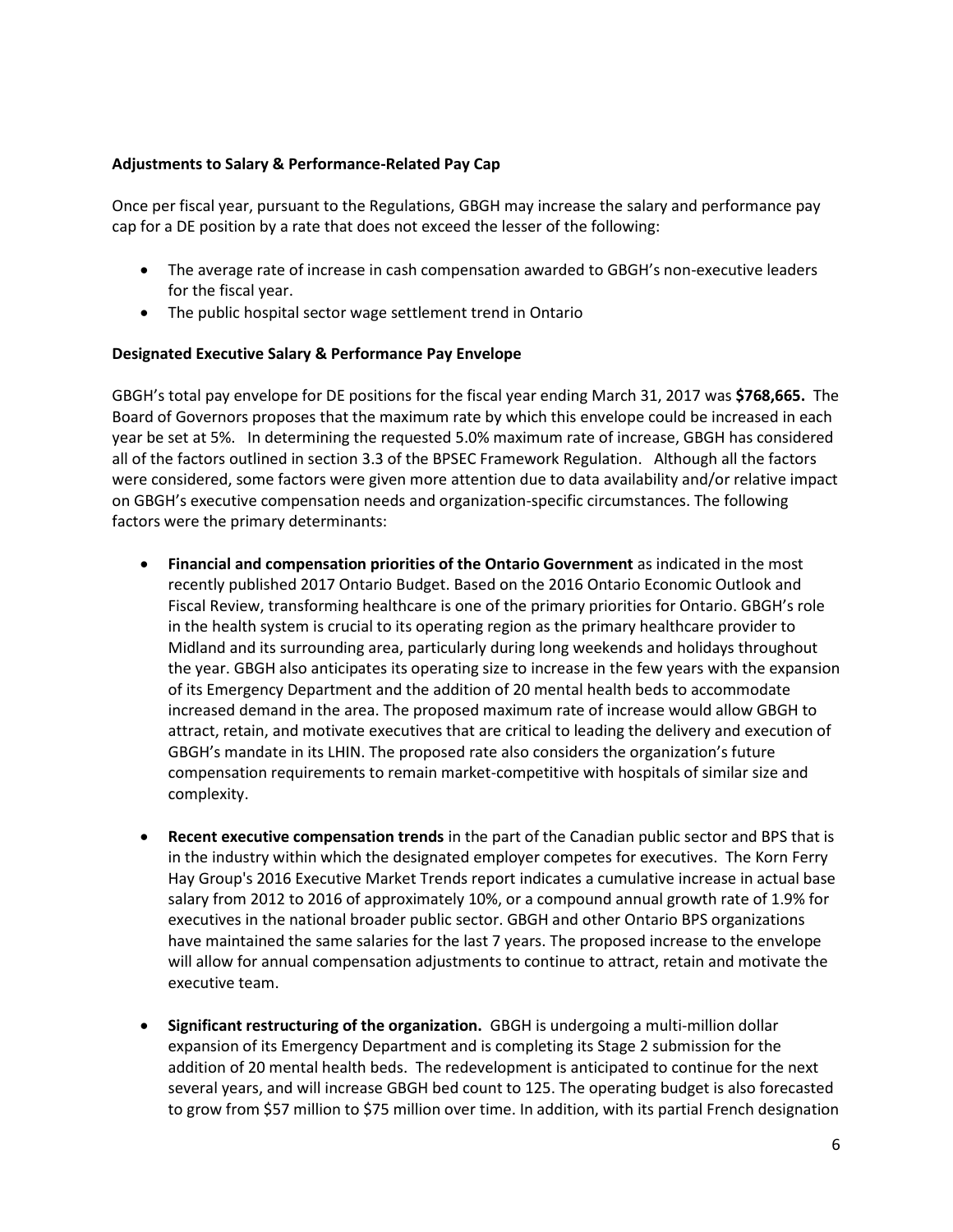and high First Nations population GBGH will play a significant leadership role within the LHIN in the development of LHIN-wide initiatives serving these populations.

Considering this significant redevelopment, expansion, and growth, the proposed 5.0% maximum rate of increase will be essential to attracting, retaining, and motivating top executives to support GBGH's future operating complexities.

The proposed maximum rate would allow GBGH to make adjustments to its existing executive compensation and lessen the gap to market. In doing so, GBGH can provide motivation and further retain its existing executive team, all of whom are highly talented with valuable experiences and skillsets to bring to the organization.

#### **OTHER ELIGIBLE ELEMENTS OF COMPENSATION:**

GBGH's executive benefit packages, including pension, insurance, health and dental plans, are provided in the same manner and relative amount to non-executive managers at GBGH. GBGH does not provide other perquisites, severance levels, or benefits that are not aligned to the new framework.

| <b>Hospital</b>                                    | <b>President</b><br>and CEO | <b>VP Patient</b><br><b>Experience &amp;</b><br><b>CNE</b>        | <b>VP Corporate</b><br><b>Services &amp; CFO</b> | <b>Chief Human</b><br><b>Resources</b><br><b>Executive</b> | <b>Chief</b><br>Performance &<br><b>Clinical Systems</b><br><b>Officer</b> |
|----------------------------------------------------|-----------------------------|-------------------------------------------------------------------|--------------------------------------------------|------------------------------------------------------------|----------------------------------------------------------------------------|
| Regional<br>Royal Victoria<br><b>Health Centre</b> | President &<br>CEO          | VP, Patient<br>Programs & CNE                                     | VP, Corporate<br>Services & CFO                  | VP, CHRO                                                   |                                                                            |
| <b>Quinte Health Care</b>                          | President &<br>CEO          |                                                                   | VP & CFO                                         |                                                            | Senior Director,<br>Strategy &<br>Governance                               |
| Queensway-Carleton<br>Hospital                     | President &<br>CEO          | <b>VP Patient Care</b>                                            | VP Finance &<br>Corporate<br><b>Services</b>     | VP HR &<br>Organizational<br>Effectiveness                 |                                                                            |
| Sault Area Hospital                                | President &<br>CEO          | <b>VP Clinical</b><br>Operations &<br><b>CNO</b>                  | VP & CFO                                         | <b>VP Transformation</b><br>& CHRO                         |                                                                            |
| Grey Bruce Health<br><b>Services</b>               | President &<br>CEO          | VP. Clinical<br><b>Services</b>                                   | VP Corporate &<br>Diagnostic<br>Services, CFO    | <b>CHRO</b>                                                |                                                                            |
| <b>Bruyere Continuing Care</b>                     | President &<br>CEO          | Senior VP,<br>Clinical<br>Programs, CNE &<br><b>Allied Health</b> | Senior VP,<br>Corporate<br>Services & CFO        | VP, HR &<br>Organizational<br>Development                  |                                                                            |
| Waypoint Centre for<br><b>Mental Health Care</b>   | President &<br>CEO          | VP, Clinical<br>Services Division                                 | VP, Corporate<br><b>Services Division</b>        | VP, HR &<br>Organizational<br>Development<br>Division      |                                                                            |
| Huron Perth Healthcare<br>Alliance                 | President &<br>CEO          | VP, Partnerships<br>& Patient<br>Experience                       | VP, Performance<br>& Fiscal Health               | VP, People &<br>Workplace Health                           |                                                                            |
| Providence Care                                    | President &<br>CEO          | VP, Patient &<br>Client Care &<br><b>CNE</b>                      | VP, Finance,<br>Information                      | VP Mission, Values<br>& People                             |                                                                            |

### **Appendix A – Specific Roles Benchmarked at Each Comparator Organization**